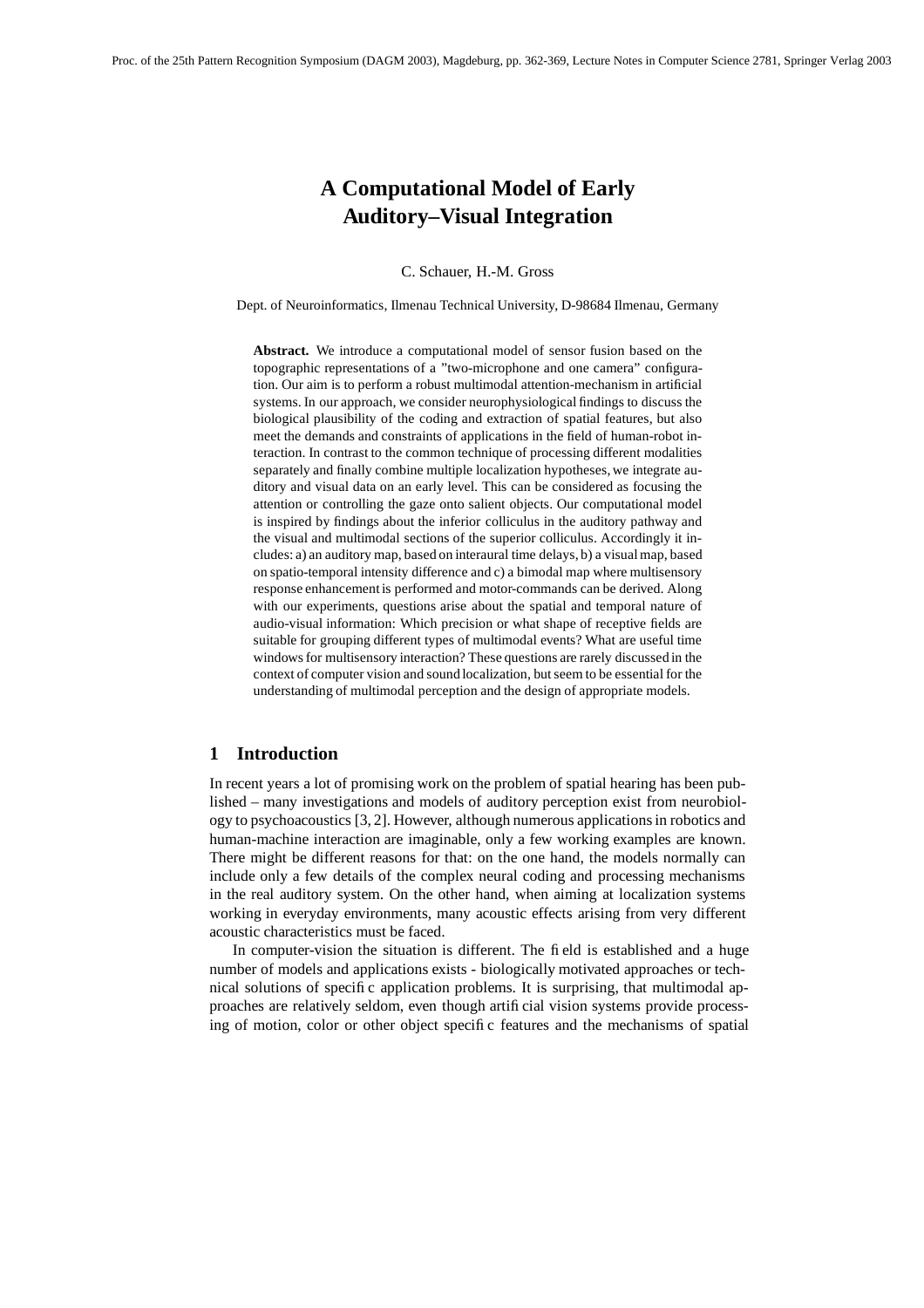hearing and vision complement one another quite obviously. For us, the simulation of early auditory-visual integration is promising significant advantages in the orientation behavior of mobile robots [4]. Furthermore, some remarkable publications on the neurophysiological background of multisensory integration [10], [11] inspire new solutions for computational models.

Parts of the model described here, are comparable to the system by Rucci, Edelmann and Wray [7], because a direct structural realization of neural mechanisms is used instead of abstract statistical methods. In contrast to Rucci's system, the emphasis of our work is not placed on the problem of self-calibration and adaption but on robustness and real-world capability. For this reason, also the feasibility of significant and reproducible experiments is discussed in this article.

## **2 Modelling Binaural Sound Localization**

In contrast to visual perception, hearing starts with one–dimensional, temporal signals, whose phasing and spectrum are essential for the localization. To evaluate spatial information of a sonic field, the auditory system utilizes acoustic effects caused by a varying distance between the sound source and the two ears and the shape of the head and body. We can categorize these effects in intensity differences and time delays. In [2] a comprehensive study of sound localization based on different types of binaural and monaural information is presented, including findings about the localization blur: The achieved precision in the horizontal plane corresponds conspicuously to the relation of azimuth angle variation and interaural intensity differences (ITDs) – a hint for the importance of ITD processing. The assumption, that many localization tasks could be solved just by calculating ITDs and the detailed functional and structural description of the ITD processing neural circuits has been the starting point of our modeling.

## **2.1 Binaural Model Concept**

Our work on real–world–capable ITD processing is similar to Lazzaro's neuromorphic auditory localization system [6], but follows a more pragmatic approach. In our simulations, we use digital algorithms for the preprocessing and coincidence detection within the auditory patterns, as well as an Amari-type dynamic neural field for the evaluation of ambiguous localization hypothesis [8]. The model includes the following stages:

- 1. Microphone signals are filtered by a cochlear model (all–pole–gammatone filter) and coded into spikes (hair-cell model).
- 2. For every frequency channel, the spike patterns from left and right are cross– correlated (Jeffress coincidence detection model for the medial superior olive (MSO) [5]) - the time–code of binaural delay is transformed into a place code, representing interaural phase differences.
- 3. The resulting pattern is projected onto a non–tonotopic representation of ITDs and thus of azimuthal locations of sound sources (Model of the Inferior Colliculus, IC). As the result of a winner-take-all (WTA) process, only one direction will be dominant at a time.
- 4. With the help of a special microphone configuration (see fig. 1, left), a simple estimation of interaural spectral differences determines the in front or behind orientation. This way, a 360°-map of horizontal directions is formed.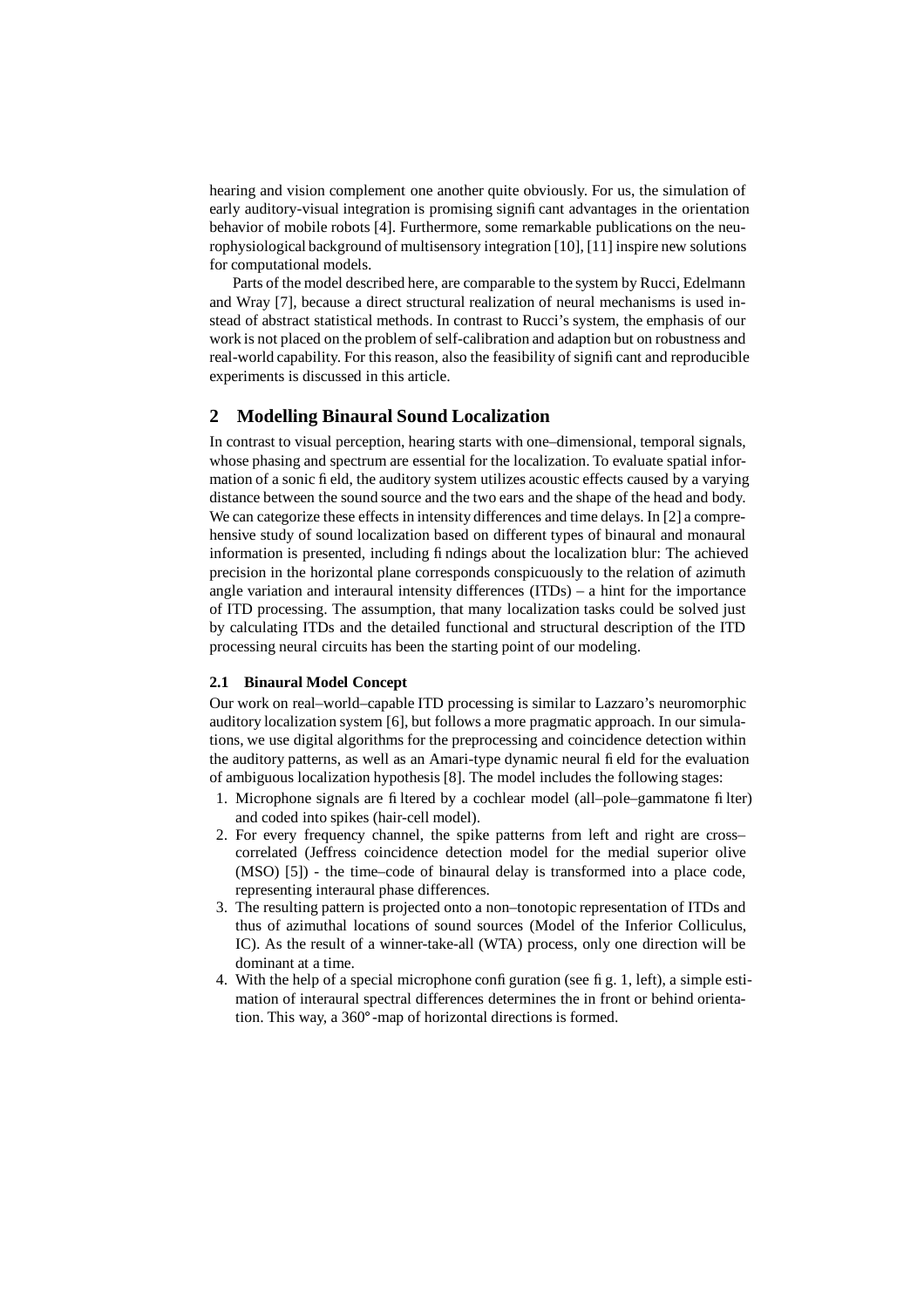#### **2.2 Performance of the Sound Localization**

Performance tests included all sorts of common sounds (clicks, hand claps, voices, pink noise) and were performed outdoors (without echoes) and in an empty, acoustically disadvantageous (echoic) lecture hall. In quiet situations (background noise  $\langle$  -30dB), 100% of the test signals were localized correctly within the accuracy of the discrete system. In additional tests in a shopping center (less echoic, signal-noise ratio 3-5dB) command–words and hand–claps of a person were detected with a probability of 81% and a precision of  $+/- 10^{\circ}$  (90% within  $+/- 20^{\circ}$ ). To demonstrate the ability of detecting even moving natural stimuli, the processing of a 12 word long sentence is shown (figures 1), where the tracked speaker position is travelling once around the microphones (performed in the lecture hall without background noise).



**Fig. 1. Left:** Microphone configuration and 360-degree localization of a speaker moving as described in the text. **Right:** Visualization of the IC output (bottom) and the resulting activity in the WTA (top).

## **3 Concept for a Sub-Cortical Auditory-Visual Integration**

Usually, spatial perception and attention has multimodal character, whereas hearing and vision seem to be complementary strategies. Other than the auditory system, vision is based on a receptor, that is already providing topologically organized information and the question becomes in which way objects of interest manifest themselves in the continuous visual representation? In the context of human-robot interaction, we have named feature candidates like pure intensity, motion, color or contour. In contrast to the low-level auditory-space processing in the midbrain, we must now distinguish between *cortical object recognition* and *low-level multi-sensor fusion*. Firstly, we clarify the term "low-level": Since visual features do not have interrelations with characteristic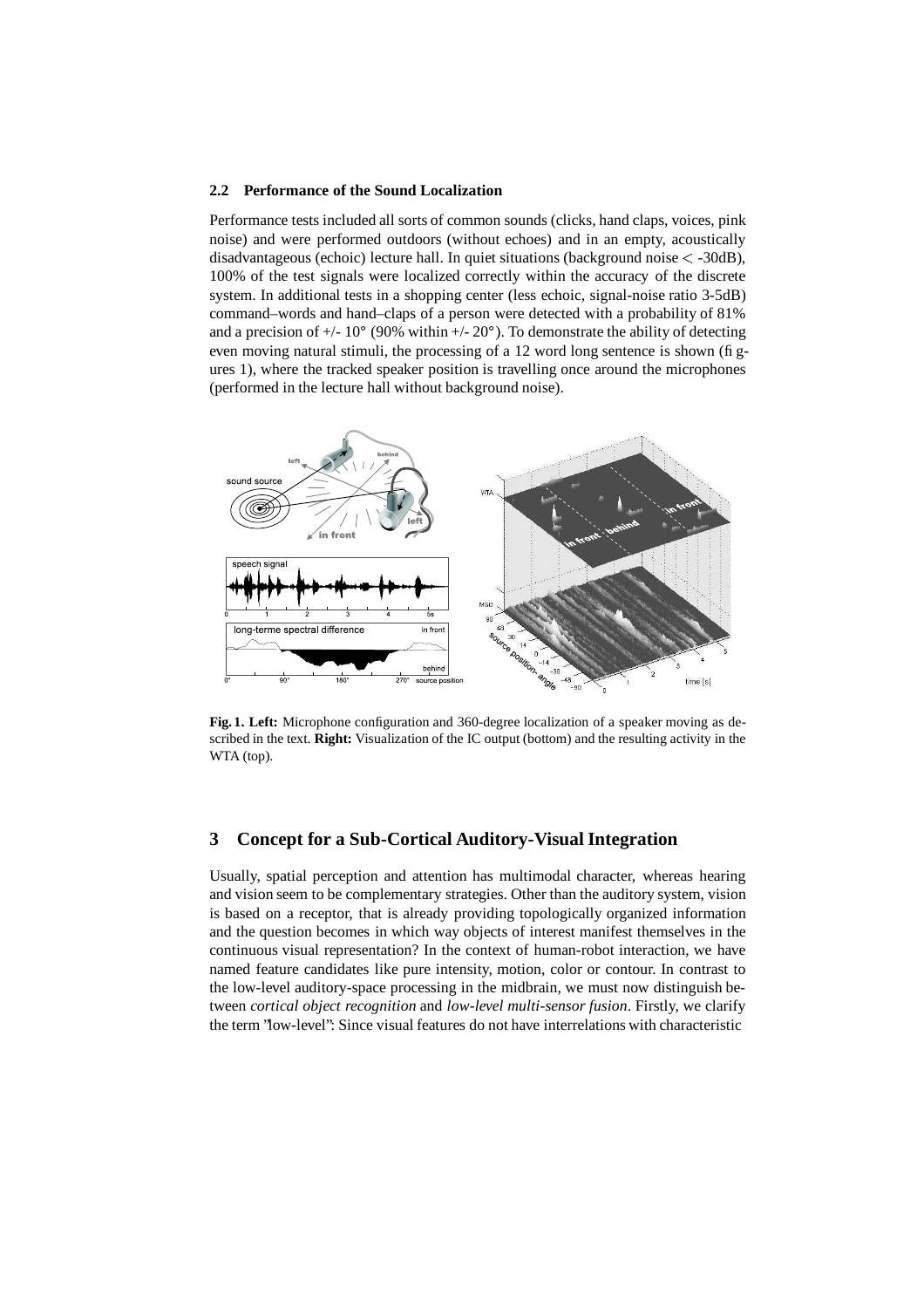frequencies, the first stage for a visual-auditory integration can be found, following the projectionsfrom the non-tonotopicalspatial maps in the extern IC. Investigations on the mainly visually, but also auditory (via ICx) innervated, superior colliculus(SC), provide evidence for a merging of the sensor modalities and the forming of multisensory spatial maps [10]. Visually sensitive neurons found here, are not or less specialized for color or orientation of contours but respond to broadband intensity and certain velocities of moving stimuli (changes in intensity). We use these findings as a basis for our multimodal model, although we also consider to integrate higher-level features as an option in concrete applications. According to [11], at least the following properties of the representation and integration of multiple sensory inputs in the SC had to be considered in the model architecture:

*Superficial SC (SCs) is responsive only to visual and especially to moving stimuli.* Counterpart of a retinotopically ordered map in SCs is a one-dimensional map of horizontally arranged intensity differences, provided by a wide-angle vision system. Presumed, that auto-motion is omitted during sensory recording, the intensity differences are coding scene motion.

*(i) Deep layers of the SC (SCd) respond to visual, somatosensory, auditory and multimodal stimuli. (ii) visual receptive fields (RF) are significantly larger than in SCs.* In the model, we propose convergent visual projections from SCs to SCd, where also the auditory input from ICx is received. According to the field of vision, the RFs of the visual projections might cover just a part of the resulting multisensory map.

*Most SCd multisensory neurons display response enhancement when receiving spatially and temporally coincident stimuli but show response depression if simultaneousstimuli are spatially separated.* This actual property of multisensory integration can be realized by a WTA-type network with both auditory and visual afferents and global inhibition. Competing features inhibit each other, aligned stimuli excite one another.

*Maximal enhancement occurs with minimally effective stimuli.* Especially for a strong bimodal or unimodal activation, the WTA response is limited by global inhibition and by the sigmoidal output of the neurons. With a suitable set of network parameters, the combination of weak stimuli should show a greater enhancement than adding a second activation to a WTA process, that is already *saturated* by one strong stimuli.

*In SCd overlapping multisensory and motor-maps initiate overt behavior.* We are going to use the multisensory map to code turn reflexes of a robotic head toward the acoustic or visual stimulus; small moves if the stimuli originate almost from the center, and stronger ones if "something" is to be seen on or heard from the side.

*Different modality-specific RFs have to be aligned to allow response enhancement, even if eyes and/or ears can be moved separately.* If so, there has to be also an exclusively visual map in SCd, controlling eye movement. This is consistent with the known models of saccade generation [9]. To achieve map alignment every eye-specific motor-command must cause an adjustment in the auditory map. In the model, this is realized by a controlled change of the weights of the ICx–SCd projection (fig. 2).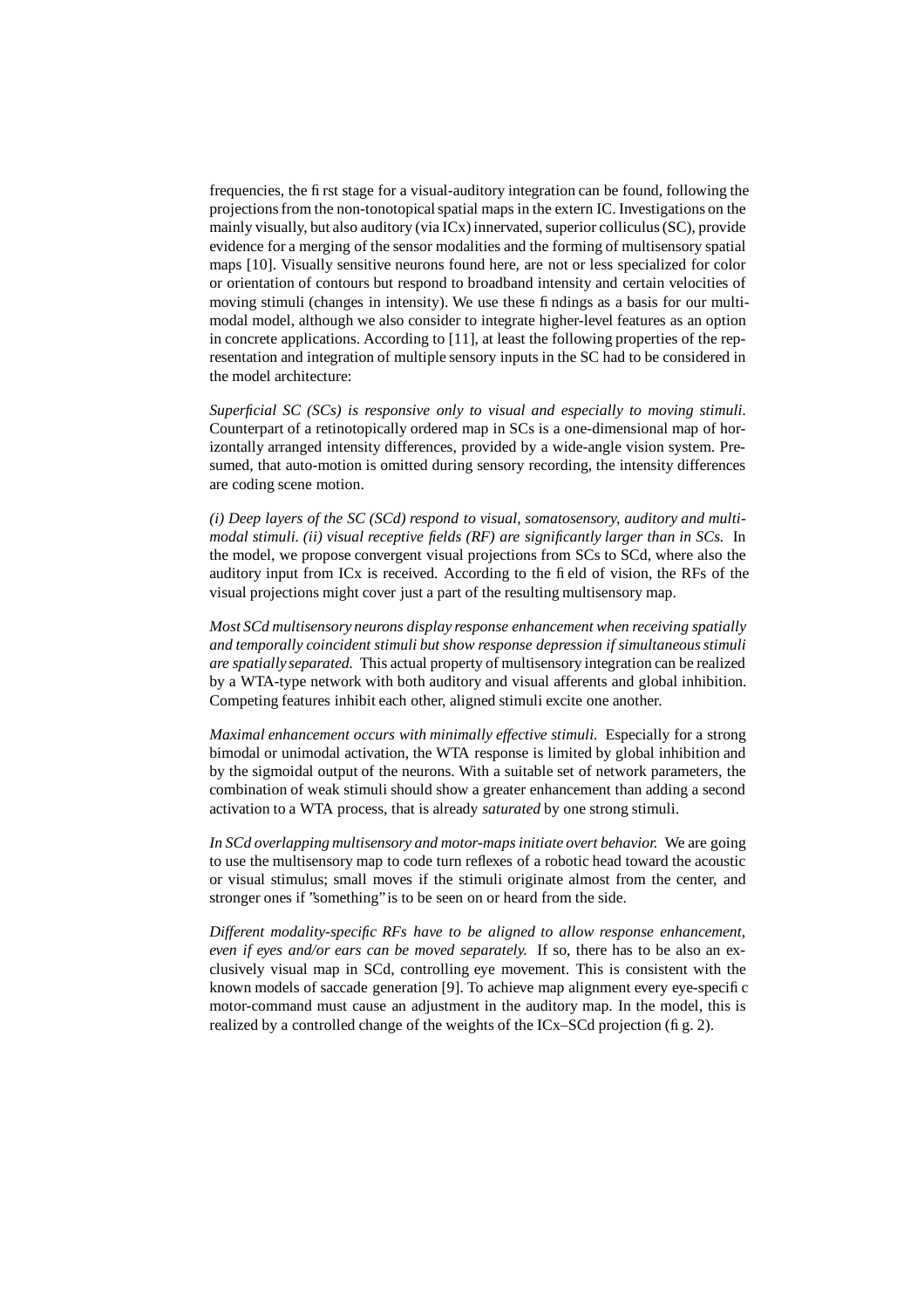Similar to [7], we use a modification of the network-model of the auditory inferior colliculusto realize the multimodalmap. A nonlinear notation can be given as a bimodal version of the standard dynamic field of Amari-type [1]:

$$
\tau \frac{d}{dt} z(r,t) = -z(r,t) + c_A x_A(r,t) + c_V x_V(r,t)
$$

$$
-c_i \int y(z(r,t)) dr + c_n \int w(r-r')y(z(r',t)) dr'
$$

The state  $z(r, t)$  of a neuron at position r is depending on three components: the weighted bimodal inputs  $x_A$  and  $x_V$ , global inhibition according to the integrated network output and lateral feedback from neighboring positions  $r'$ . All neurons have sigmoidal output, calculated by the Fermi-function:  $y(z(r, t)) = (1 + exp(-\sigma \cdot z(r, t)))^{-1}$ .



**Fig. 2. Left:** A simplified and universal model of the superior colliculus, which satisfies the properties, mentioned in the text. Further simplifications can be made, if no separate camera turns are possible (no separate SCd visual map and static ICx-SCd-projections) or if an omnidirectional camera is used (modified SCs-SCd projection). **Right:** The representation of exemplary bimodal (hand clap) and simultaneous unimodal stimuli (waving hands) is shown for the auditory, visual and multimodal maps (MSO denotes the binaural cross-correlator). To evaluate response enhancement, the SCd-map is computed three times: with only visual (V), only auditory (A) and bimodal input (A+V).

### **4 Experiments and benchmarks**

and the contract of the contract of the contract of the contract of the contract of the contract of the contract of the contract of the contract of the contract of the contract of the contract of the contract of the contra

#### **4.1 Database concept for flexible audio-visual superposition**

Since we are not processing highly specific features but modelling early stage mechanisms, the effects and properties of our simulations have to be basic and universally valid. The question, how to prove the general validity of the model in diverse and real situations, is a critical point, not only in this study. A common technique is to use recordings or realtime experiments in a restricted environment (lights and noise-bursts in a dark, anechoic chamber) for a detailed analysis. However, the relevance of those analysis to real situations must be doubt for several reasons: In reality, the stimuli are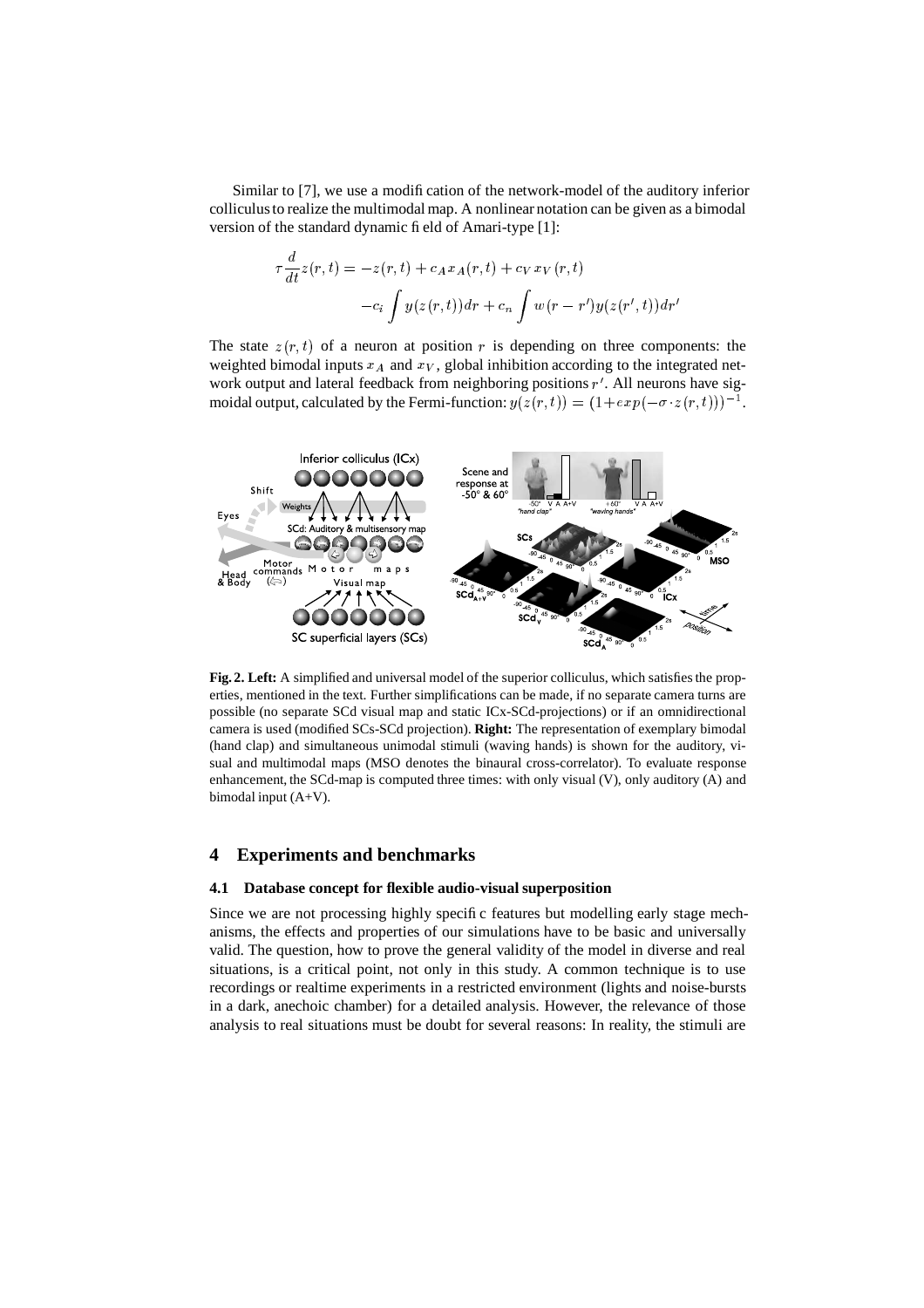not point-like and, simply depending on the situation and the distance to the observer, occur in very different shapes, characteristics and dynamics. Another practice, which is widely used in the fields of neuroinformatics and artificial intelligence, is to generate simulations of the environment. Virtual experiments can be repeated and varied easily, but have the drawback of providing less complexity than real sensory inputs.

To overcome this dilemma, we combine recordings of real situations and off-line simulations in a novel approach. Separate recordings of sounds and visual scenes are stored in a database and can be assembled to randomly arranged but reasonable situations. The type of stimuli and scenes targets typical situations in man-machineinteraction, while the database can be extended for another purpose or to reproduce other simple multimodal setups (e.g. such as in [7]). Up to now, the visual stimuli include local motion (gestures, single hand-claps, waving hands) and translations (people walking by, getting closer or away). Since motion coded by intensity differences is the only visual cue in the model, the experiments become widely independent from object color, illumination or background texture. For the acoustic database, we recorded different words and claps and reproduced them from a number of angles in a lecture hall  $(\approx 300 m^2, 1 sec$  reverberating time). Yet the current database, including five persons, 14 visual and 10 acoustic events offers a combinational variety, that is suitable for reproducible statistical interpretations. To share ideas and experiences, the data are public available from http://cortex.informatik.tu-ilmenau.de/˜ schauer , where also a more detailed description of the experimental setup is provided.

#### **4.2 Results**

The novel database concept enables a new method of testing and evaluating our model, already in respect to real applications. Beside single experiments, it is possible to inquire benchmarks and statistical analysis. In the context of our simulations, we define a benchmark as a number of repetitions of a multimodal experiment, where certain temporal and/or spatial parameters of the scene vary. For every scene, the multimodal part of the model is simulated three times: with only visual, auditory and multimodal input. Based on these results, the amount of response enhancement can be measured in a similar way to neurophysiological recordings as  $((CM - SM_{max}) \cdot 100)/SM_{max}$ , where CM is the combined-modality response and  $SM_{max}$  is the response to the most effective single-modality stimulus [10]. The response itself is the temporal integration of the activity at one position in the spatial map. With the help of benchmark tests, it was possible to demonstrate major properties of the sensory representation in our biologically inspired model:

*Response enhancement* is performed for correlated multimodal stimulation. (fig. 3) The amount of response enhancement and the spatial disparities and effective time windows in which this effect occurs, are plausible compared to biological perception and can also be adjusted to the demands of specific applications. E.g. the spatial window for grouping auditory and visual stimuli is depending on the minimum object distance and can be realized by applying large receptive fields.

*Response depression* occurs for simultaneous but spatially separated events. In the model, this property is based on the global inhibitory mechanism of the WTA-network. In a corresponding benchmark (not plotted) the depression ranges from 10-60%.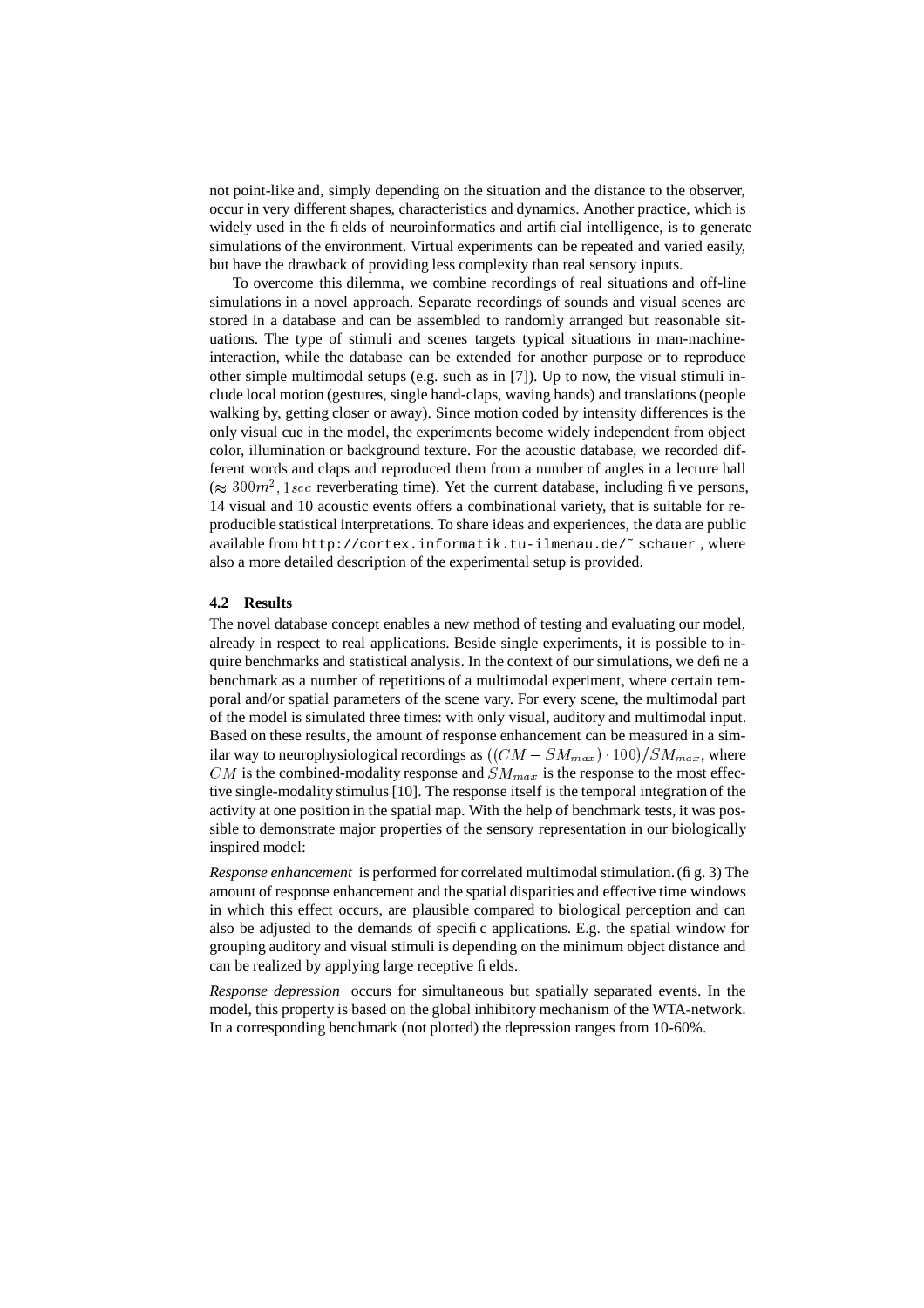*Maximal enhancement occurs with minimally effective stimuli.* It was shown, that a typical WTA-process is suitable to cause an inverse proportionality of single modality effectiveness and multimodal response enhancement. (fig. 4)



**Fig. 3.** Benchmark of 50 different multimodal events (clapping/waving hands and simultaneous speech as described in 4.1). The activity at the center-position of the auditory stimulus is shown. Response enhancement was observed in all scenes and ranges from 70-800%.

# **5 Conclusions**

Based on a robust sound localization and scene motion, simply coded by temporal intensity differences, it was possible to demonstrate essential properties of sub-cortical sensory integration by simulating a dynamic neural field of Amari type with bimodal inputs. Response enhancement, response depression and the relation of maximum enhancement to least effective single modality stimuli where shown.

Further, the proposed concept of generating virtual audio-visual experiments with the help of a database of real-world scenes enables a wide range of new analysis. The spatial and temporal parameters of early multisensory integration (time-windows, receptive fields) can now be discussed by means of statistical benchmarks, already in the context of real situations and concrete applications. Along with the first simulations, we gained new insights in the mechanisms of early saliency or attention. An example is the interpretation of the very large receptive fields in the SCd, that are necessary for grouping even spatially separated stimuli, if multimodal events occur close to the observer. If, e.g. command words and gestures are processed, a person's head and hands are represented in noticeable different directions, but contributing to one multimodal event. In this situation, a high spatial resolution in the auditory and visual representations would be counterproductive. In general one can assume, that the reliability of a multimodal activation is much more important than a high localization precission (as observed e.g. during saccade generation in the superficial SC).

Although it is imaginable to perform also the initiationof motor commands and map shifting on the base of the databank, we strive for a realtime capable implementation on an experimental robotic platform and tests in real man-machine communication. The practical aspect of the application of the model is an expected significant advantage in the detection and tracking of users interacting with the mobile robot.